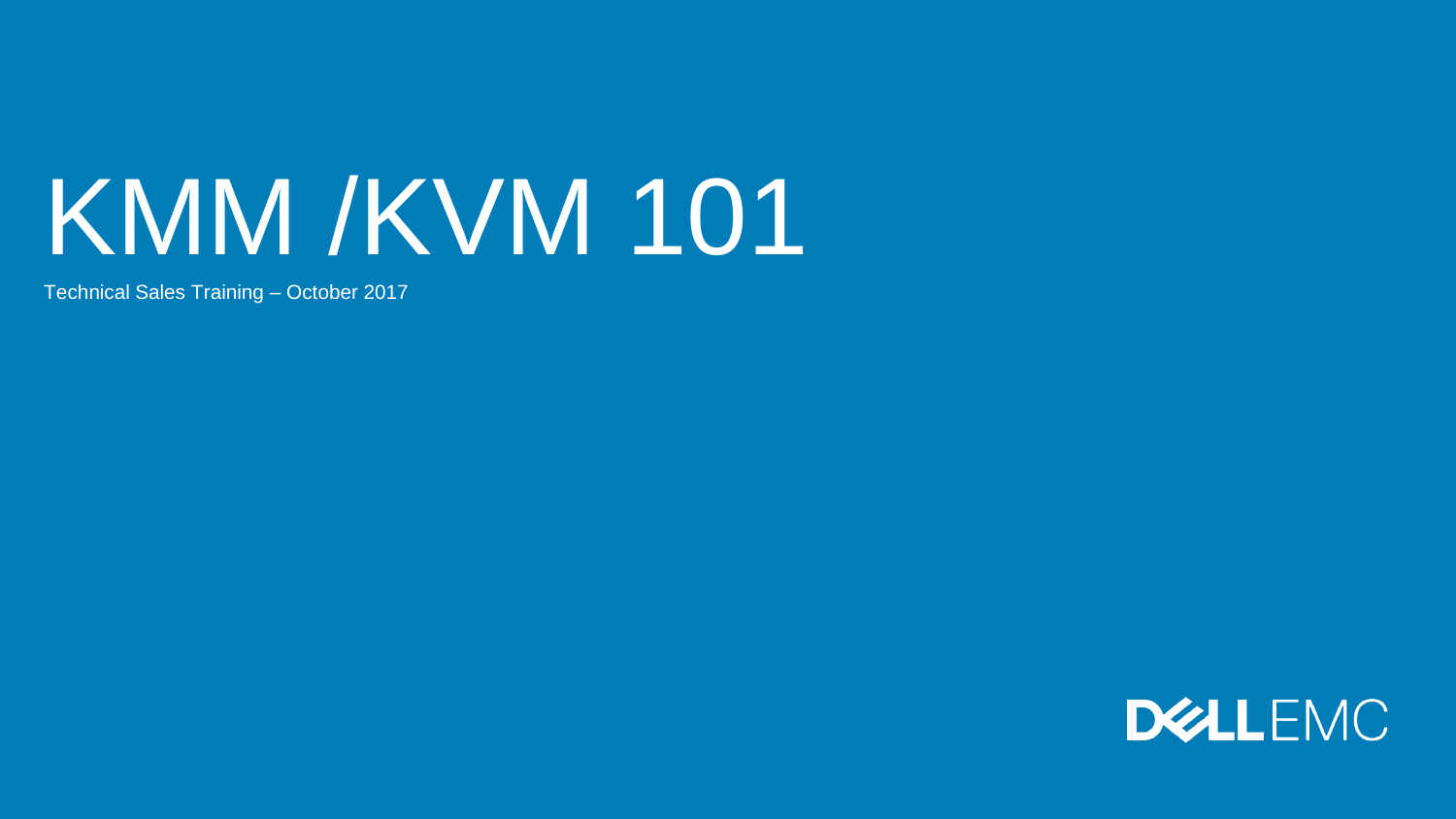#### Dell KMM "*DKMMLED185-G01"*

- Easily Deployed: tool-less installation with ReadyRails™ II interface.
- Saves Valuable Rack Space: can share its 1U space with any Dell KVM.
- Eco-Friendly: LED-backlit console, free of mercury vapor found in typical LCD consoles.
- Multiple video modes: 18.5 Inch widescreen display supports both legacy server video modes and widescreen video modes.
- SuperSpeed USB: dual USB 3.0 pass-thru ports for faster media access to servers.
- Touchpad with palm rejection technology: allows user to rest palm on touchpad mouse w/o inadvertently activating it.







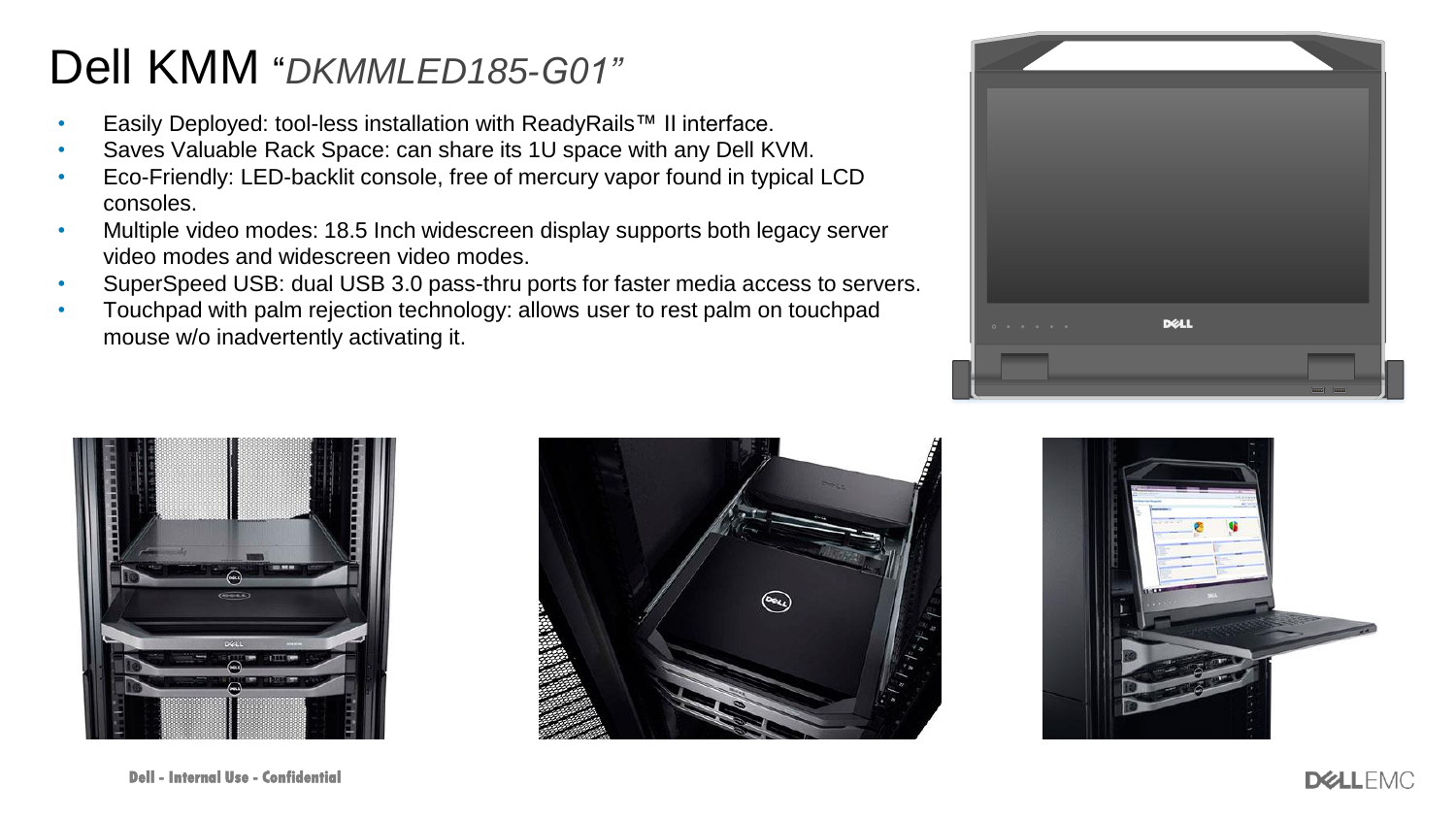### Dell Analog KVM's "DAV2108-G01 /DAV2216-G01"



- **Extensive connectivity**: Get 8 or 16 analog rack interface (ARI) ports for connecting to SIPs attached to servers, plus four USB 2.0 ports.
- **Easy upgrade option**: Manage KVMs and servers using the local user interface, or upgrade to KVM over IP functionality with the Dell Remote Access Key enabling the OBWI for browser-based management.
- **KVM tiering**: Connect multiple KVM switches to manage up to 256 servers.
- **Local management options**: Use two local paths video port and analog console interface (ACI).
- **Strong security**: Ensure multi-factor authentication over USB and Ethernet with CAC support and provide encrypted remote access through the OBWI.
- **Easy installation**: Quickly mount the KVM in a rack using Dell ReadyRails offering toolless installation.





**DEALLEMO**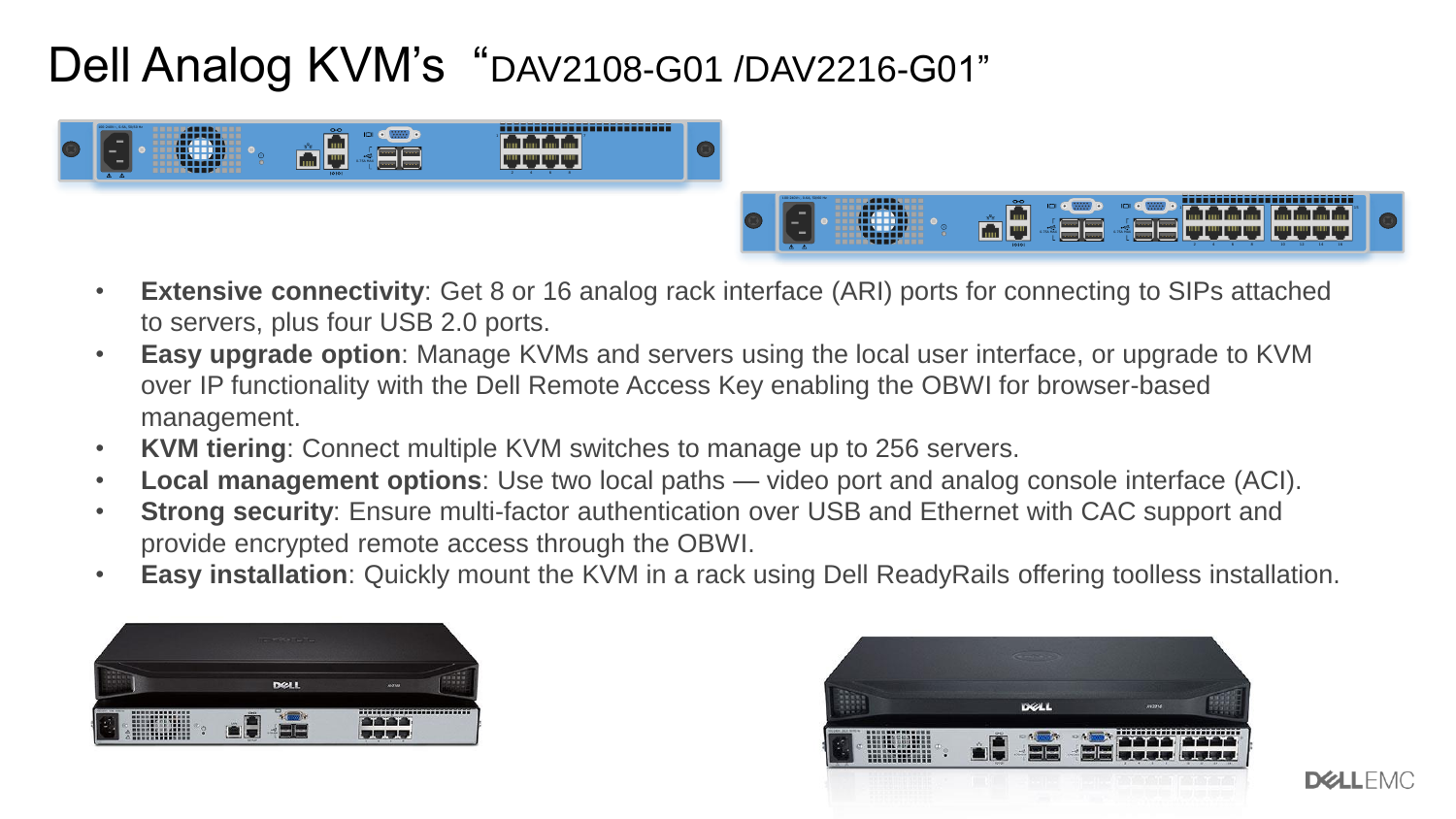#### Dell Digital KVM – "DMPU108E-G01 / DMPU2016-G01 /DMPU4032-G01"



- **Scalability with tiering support**: Connect multiple KVMs and manage 8 to 1,024 servers.
- **Single-console management**: Configure and access KVMs and SIPs through the local interface or using the onboard web interface (OBWI) in a browser-based session.
- **Full remote functionality**: Control servers and serial-attached devices at near-local performance.
- **Multiple connectivity options**: Support various server connections through server interface pods (SIPs), connect local USB devices and have true serial support to connect with Secure Shell (SSH) or Telnetcompliant software.
- **Space efficiency:** Save space with two installation options including zero-U side mount and 1U rackmount for easy installation with toolless rails.
- **DSView software**: Remotely access, monitor and control devices on multiple platforms at numerous locations. DSView software works with Dell Digital KVM appliances, Avocent serial console appliances, service processor gateways and power distribution units (PDUs).
- **Password protection**: Provide two-factor authentication of local and remote users with Common Access Card (CAC) support.
- **High availability**: Provide failover redundancy with dual power supplies in 16-port and 32-port models and with dual Gigabit Ethernet support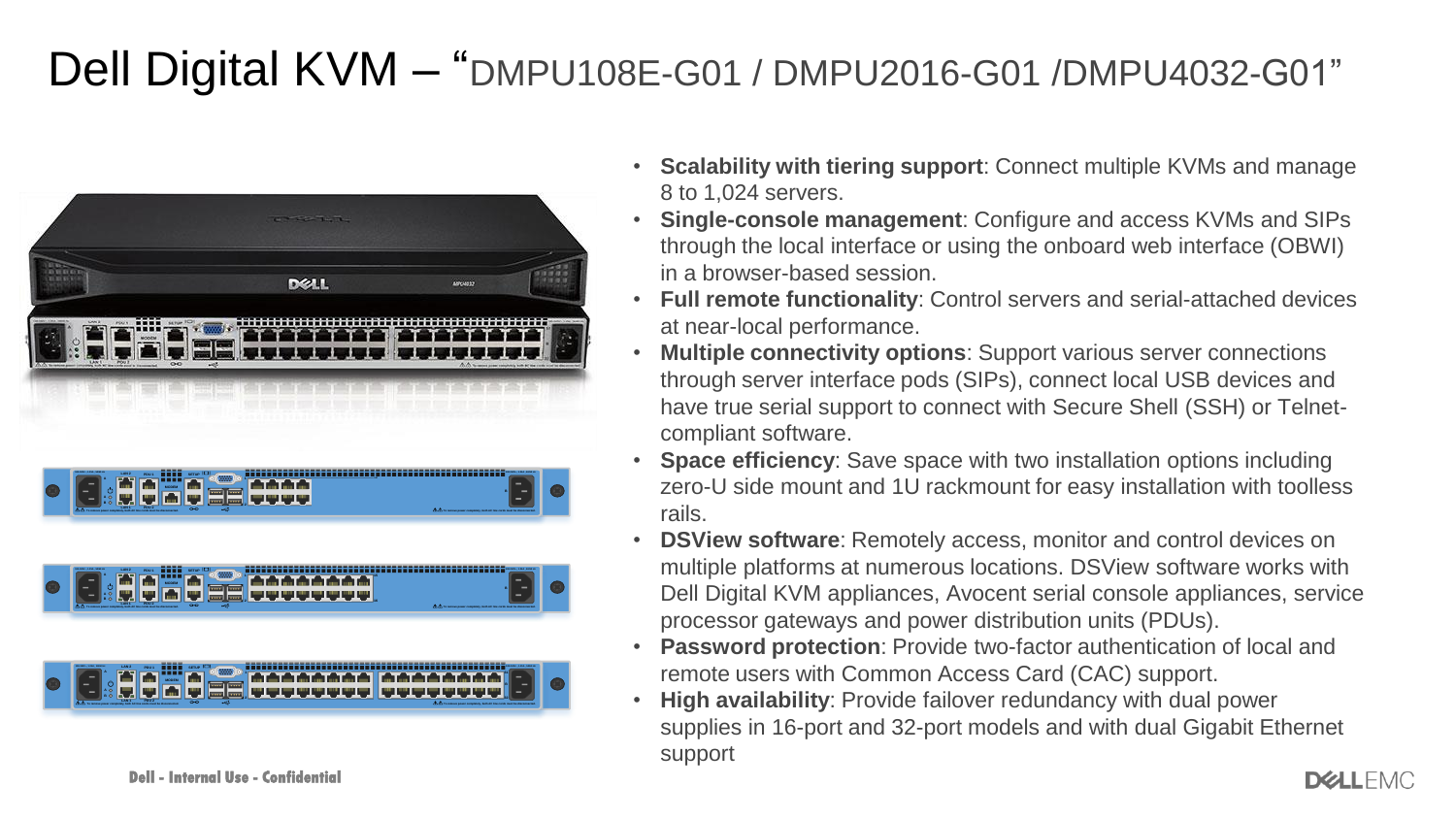### The Perfect Pair Dell KVM & Liebert Intelligent PDU's

The Dell and Avocent KVM's have Dedicated PDU port for Liebert PDU's without the use of MIBs

Manage your Rack Power Distribution with your KVM on site or remotely



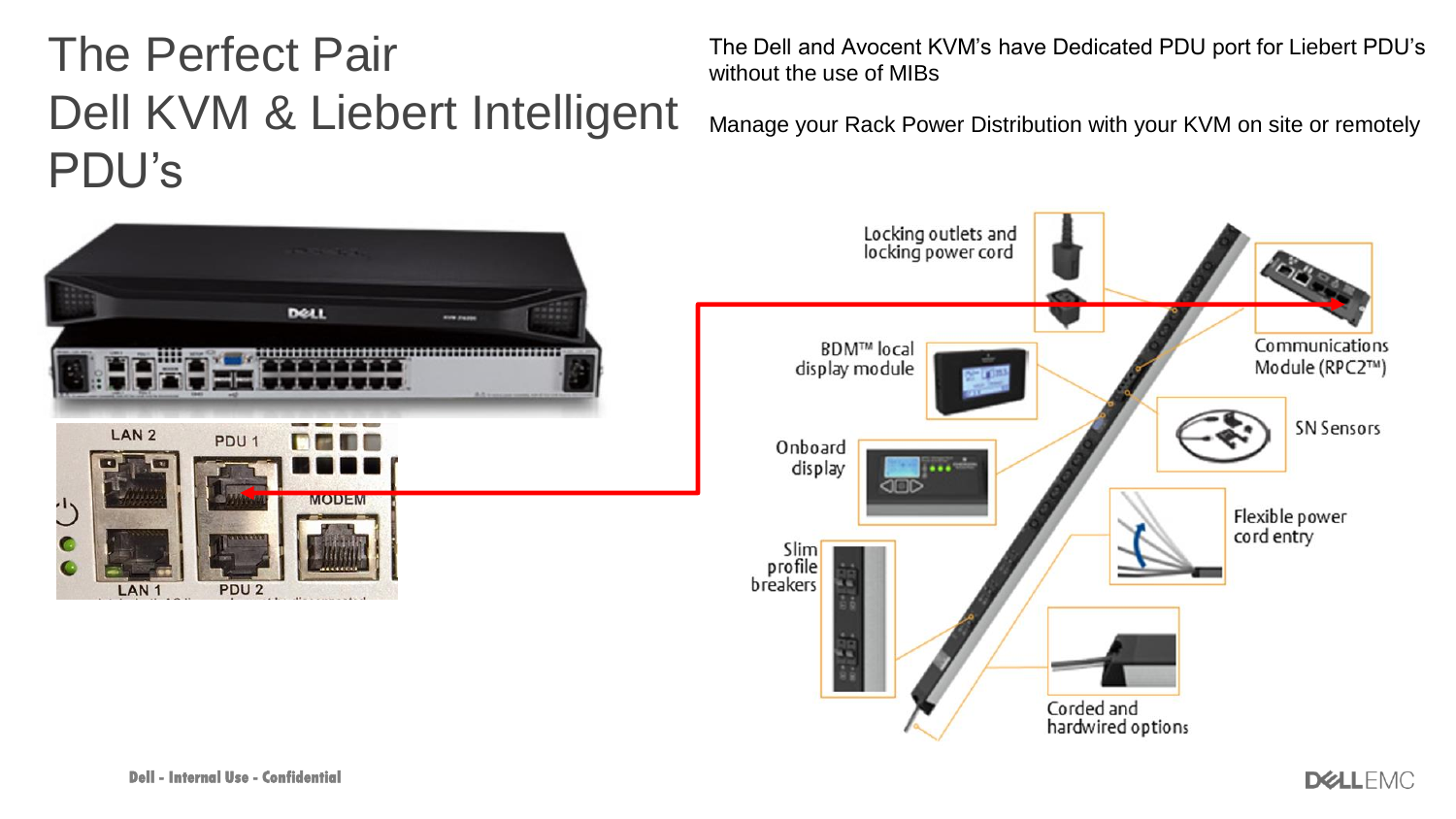## HTML5 Firmware Update

- Browser Platform Agnostic
- Agentless
- No more Java conflicts
- Easier viewing of KVM sessions
- Native Html5 Viewer





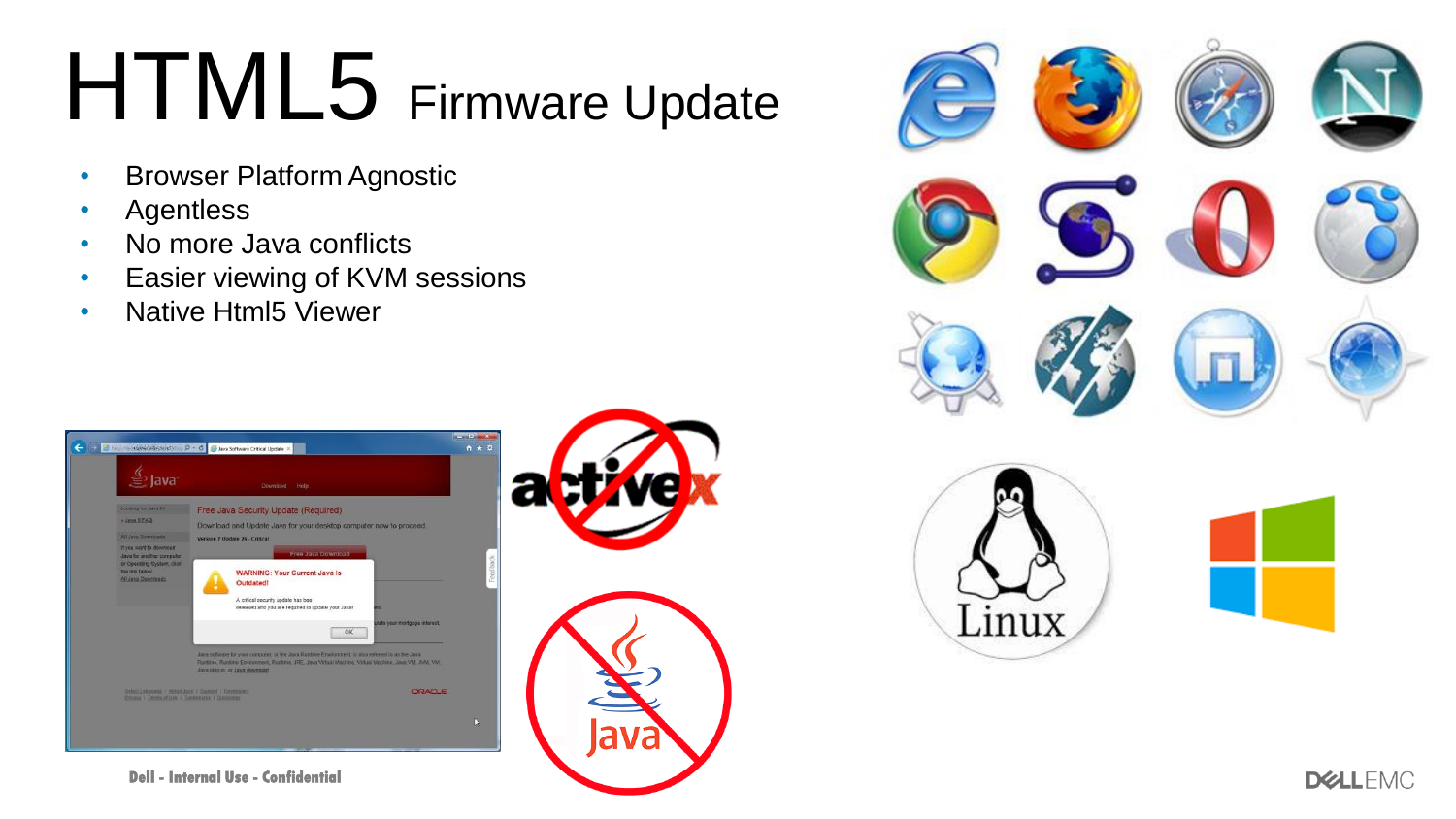### IDRAC & KVM Better Together

#### *What is IDRAC? What is KVM?*

- Dell specific server management
- Virtual Console Access
- IP address for every iDrac
- Single port connectivity

- Heterogeneous server & serial management
- Physical console access
- Single IP Address for all connected targets
- Redundant Lan connectivity



What are they together

Dell Digital IP KVM switches in tandem with idrac provide centralized secure remote access to servers, regardless of brand, generation or OS running, Provide reliable redundancy by filling in system management gaps that heterogeneous environments face daily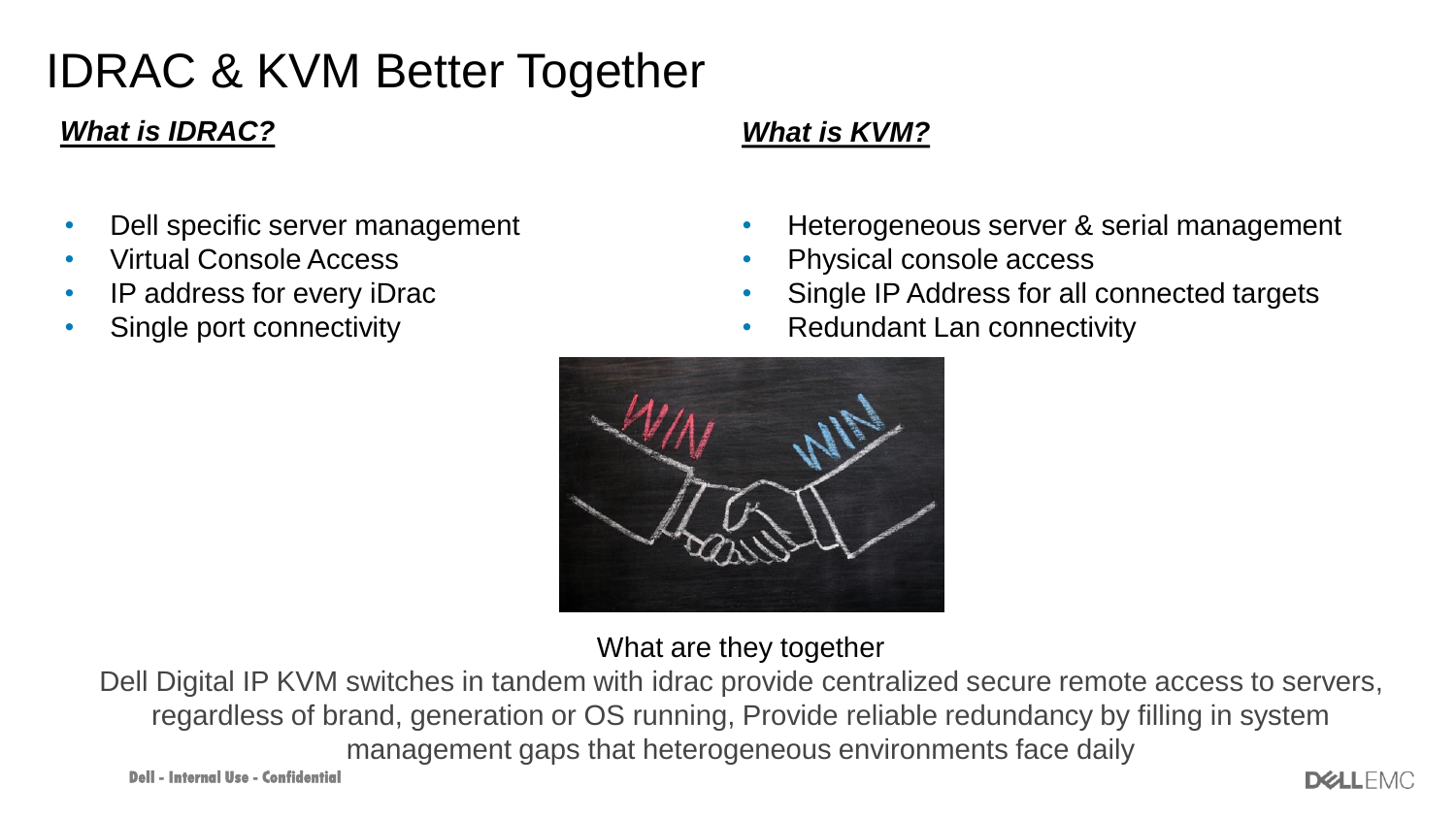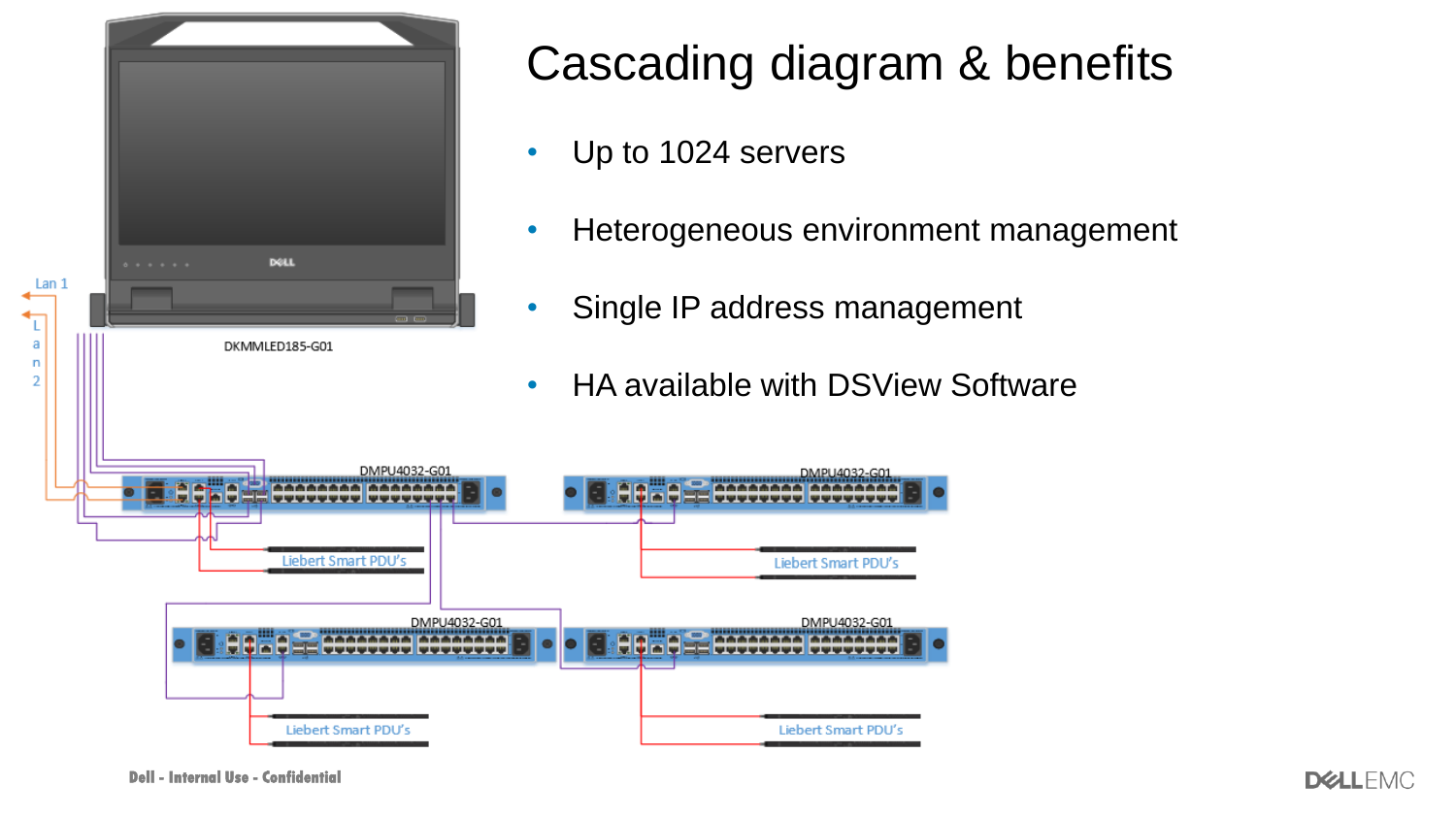## Don't forget the Sips! - Accessory Essentials

Server interface Pods are used to connect All targets to the KVM

System Target sip (server, PC) DMPUIQ-VMCHS-G01



Serial Sip (Switches, Serial Connected Equip) DMPUIQ-SRL-G01